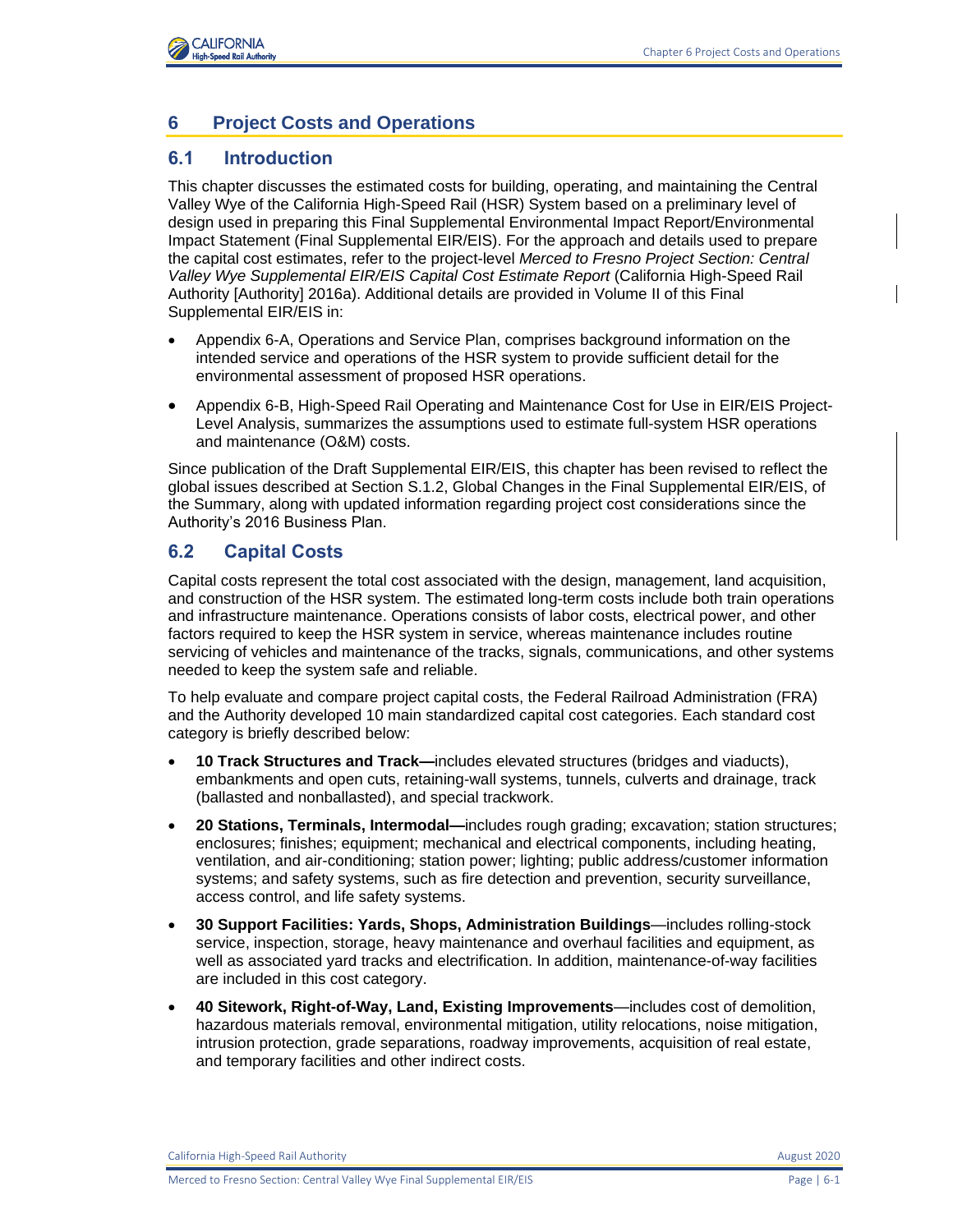- **50 Communications and Signaling**—includes all costs associated with implementing Automatic Train Control systems, inclusive of Positive Train Control and intrusion detection where it is applicable.
- **60 Electric Traction**—includes costs of the traction-power supply system, including supply, paralleling, and switching substations as well as connections to the power utilities and the traction-power distribution system in the form of the overhead contact system.
- **70 Vehicles**—includes costs for acquisition of the trainsets (design, prototype unit, and production and delivery of trainsets to the project site(s) on an annual basis). Acquisition of trainsets is considered a systemwide cost and is not included as part of the cost of individual HSR study alternatives.
- **80 Professional Services**—includes all professional, technical, and management services related to the design and construction of infrastructure (Categories 10 through 60) during the preliminary engineering, final design, and construction phases of the project/program (as applicable).
- **90 Unallocated Contingency**—includes program reserves.
- **100 Finance Charges**—includes finance charges expected to be paid by the project/program sponsor/grantee prior to either the completion of the project/program or the fulfillment of the FRA funding commitment, whichever occurs later in time (not included in the estimate).

# **6.2.1 High-Speed Rail Alternatives**

The cost estimates prepared for each of the alternatives were developed by using recent bid data from large transportation projects in the western U.S. and by developing specific, bottom-up unit pricing to reflect common HSR elements and construction methods with an adjustment for Central Valley labor and material costs. All material quantities for the Central Valley Wye alternatives and the 2012 Merced to Fresno Section are estimated based on a preliminary level of design. This level of design has generally been defined as encompassing at-grade or elevated profiles, structure types, placement of retaining walls, and amounts of earth fill. Stations are still conceptual, but roadway and utility relocations have been identified and power substations have been sized and located.

The capital cost estimates include the total labor effort and materials to construct the Central Valley Wye alternatives, including utility relocations and modifications to roadways required to accommodate HSR grade-separated guideways. It should be noted that the capital cost estimates reflect only related infrastructure improvements and do not include costs associated with the No Project Alternative.

Right-of-way costs were estimated based on the preliminary design and are documented in the *Merced to Fresno Project Section: Central Valley Wye Right-of-Way Cost Overview Engineering Report, Preliminary Engineering for Project Definition Record Set* (Authority 2016b). However, as the design of the project evolves, the right-of-way limits will be reassessed to reflect refined property acquisition needs. As a result, property acquisition costs are estimated in broad categories (i.e., urban, suburban, and rural and by population-density level), based on local land values rather than relying on a parcel-by-parcel assessment at this phase of project development. Right-of-way costs include the estimated cost to acquire properties needed for the future right-ofway, and include costs associated with temporary easements for construction that are assumed to be part of the construction contractor's responsibility to negotiate use.

The capital cost estimates also do not include the cost of acquiring HSR vehicles because they are part of the statewide system and are not associated with construction of individual sections. Consistent with the *2016 Business Plan: Connecting and Transforming California* (2016 Business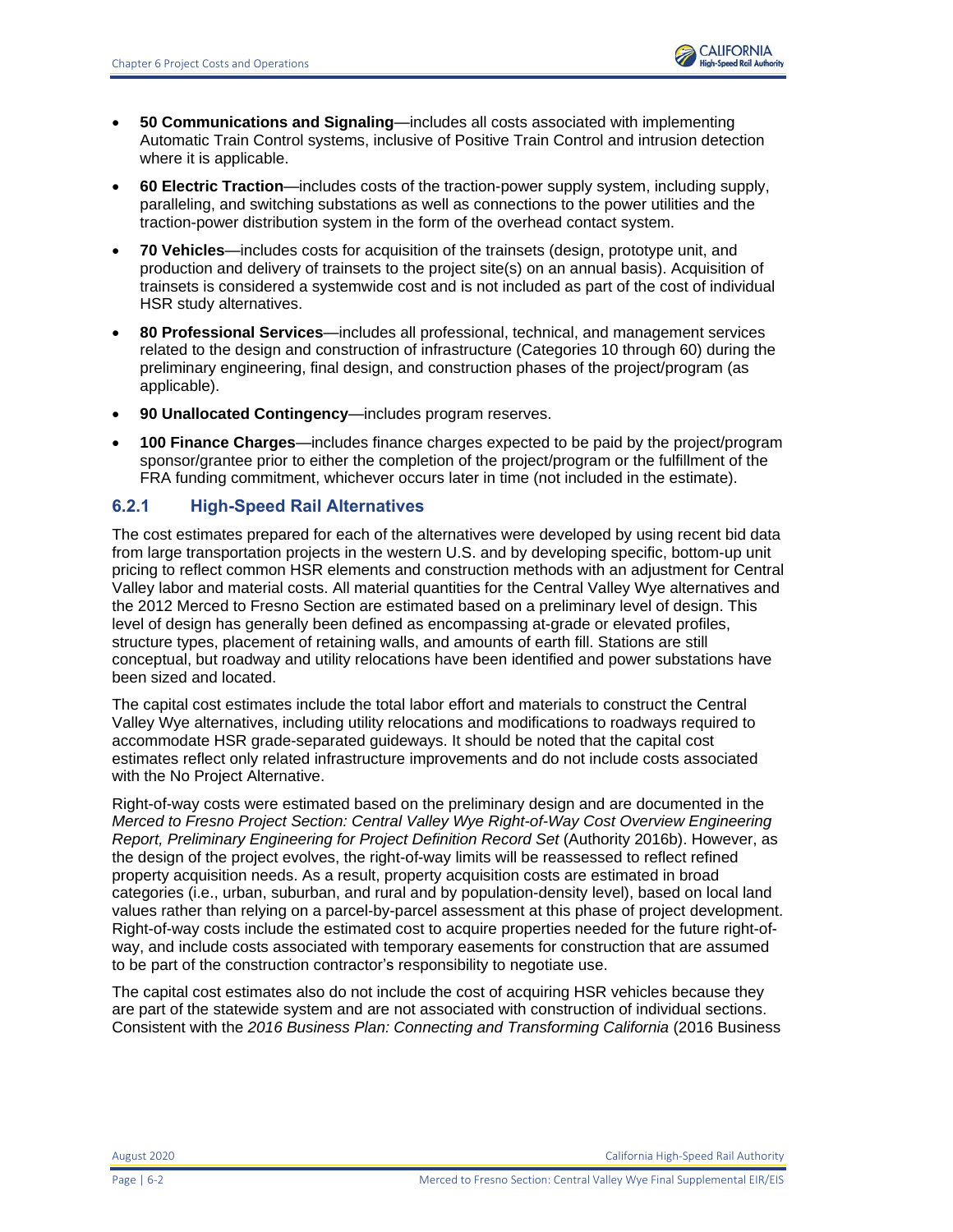

Plan) (Authority 2016c),  $1$  the cost of vehicles was determined by using publicly available data regarding recent sales of comparable equipment to other projects around the world. Additional costs are included for adaptation of existing trainset designs to meet U.S. safety regulations and

to comply with "Buy America" requirements. $^2$  The systemwide cost of vehicle procurement is divided into two milestones: Silicon Valley to the Central Valley and Phase 1, which extends from San Francisco in the north to Anaheim in the south. Total vehicle procurement cost is estimated at \$3.39 billion in 2015 dollars.

Again, using cost information collected from large transportation projects and adjusting for Central Valley labor and material costs, professional services are estimated at 13.5 percent of the construction costs; these costs are divided between final design (6 percent), construction management (4 percent), program management (3 percent), and agency costs (0.5 percent). Environmental mitigation costs are estimated at approximately 3 percent of the capital cost, given potential project impacts and typical mitigation costs in the region. At this early stage of design, the capital cost estimates include contingencies to account for changes in material costs and changes during project design. Currently allocated contingencies (money reserves assigned to each cost category to cover risks associated with design uncertainty) are assumed to be between 10 percent and 25 percent of the estimated construction and right-of-way acquisition costs, and unallocated contingency (project reserves intended to cover unknown risks) is estimated at 5 percent of the construction and right-of-way acquisition costs.

[Table](#page-2-0) 6-1 shows estimates for each alternative from Carlucci Road to the west, Ranch Road to the north, and Avenue 19 to the south. The alignments range in distance from 51 to 55 miles and are estimated to have construction costs between \$3.6 billion and \$4.2 billion (2015\$). Alternatively, the Merced to Fresno Final EIR/EIS, which included consideration of a Wye alternative, estimated total construction costs for building the preferred alternative, 76 miles in length, between \$3.8 billion and \$4.8 billion (2010\$).<sup>3</sup>

| <b>FRA Standard Cost</b><br><b>Categories</b>                       | <b>SR 152 (North)</b><br>to Road 13 Wye<br><b>Alternative</b> | <b>SR 152 (North)</b><br>to Road 19 Wye<br><b>Alternative</b> | <b>Avenue 21</b><br>to Road 13 Wye<br><b>Alternative</b> | <b>SR 152 (North)</b><br>to Road 11 Wye<br><b>Alternative</b> |
|---------------------------------------------------------------------|---------------------------------------------------------------|---------------------------------------------------------------|----------------------------------------------------------|---------------------------------------------------------------|
| 10 Track structures and<br>track                                    | \$1,502,093                                                   | \$1,760,396                                                   | \$1,600,956                                              | \$1,370,524                                                   |
| 20 Stations, terminals,<br>intermodal                               | \$238,016                                                     | \$241,910                                                     | \$128,942                                                | \$222,165                                                     |
| 30 Support facilities:<br>yards, shops, admin.<br>bldgs.            | \$0                                                           | \$0                                                           | \$0                                                      | \$0                                                           |
| 40 Sitework, right-of-way,<br>land, existing<br><i>improvements</i> | \$1,155,334                                                   |                                                               | \$1,100,569                                              | \$1,122,159                                                   |

### <span id="page-2-0"></span>**Table 6-1 Capital Cost of the HSR Alternatives (2015\$ Thousands)<sup>1</sup>**

 $<sup>1</sup>$  As described in Chapter 2, the Authority publishes an update to its Business Plan every 2 years to inform the public on</sup> the status of project implementation. Preparation of this Final Supplemental EIR/EIS relies on the 2016 Business Plan (Authority 2016a). However, the Authority prepared the Merced to Fresno Section and Fresno to Bakersfield Section environmental documents based on the 2008 and 2010 Business Plans, which contained the system ridership, service plans, construction and operating costs, and other assumptions that were available at the time.

<sup>&</sup>lt;sup>2</sup> Buv America requirements apply to mass transit projects and give preference to the use of domestically produced materials on any procurements funded at least in part by federal funds. Administered by the Federal Transit Administration, the requirements are described at 49 Code of Federal Regulations 661.

<sup>3</sup> See *Merced to Fresno Section Final Environmental Impact Report/Environmental Impact Statement,* page 5-4, April 2012. Also, the costs shown in Table 6-1 reflect an adjustment of just the Wye alternative portion and are not in addition to the \$3.8 billion to \$4.8 billion estimate identified in the Merced to Fresno Final EIR/EIS.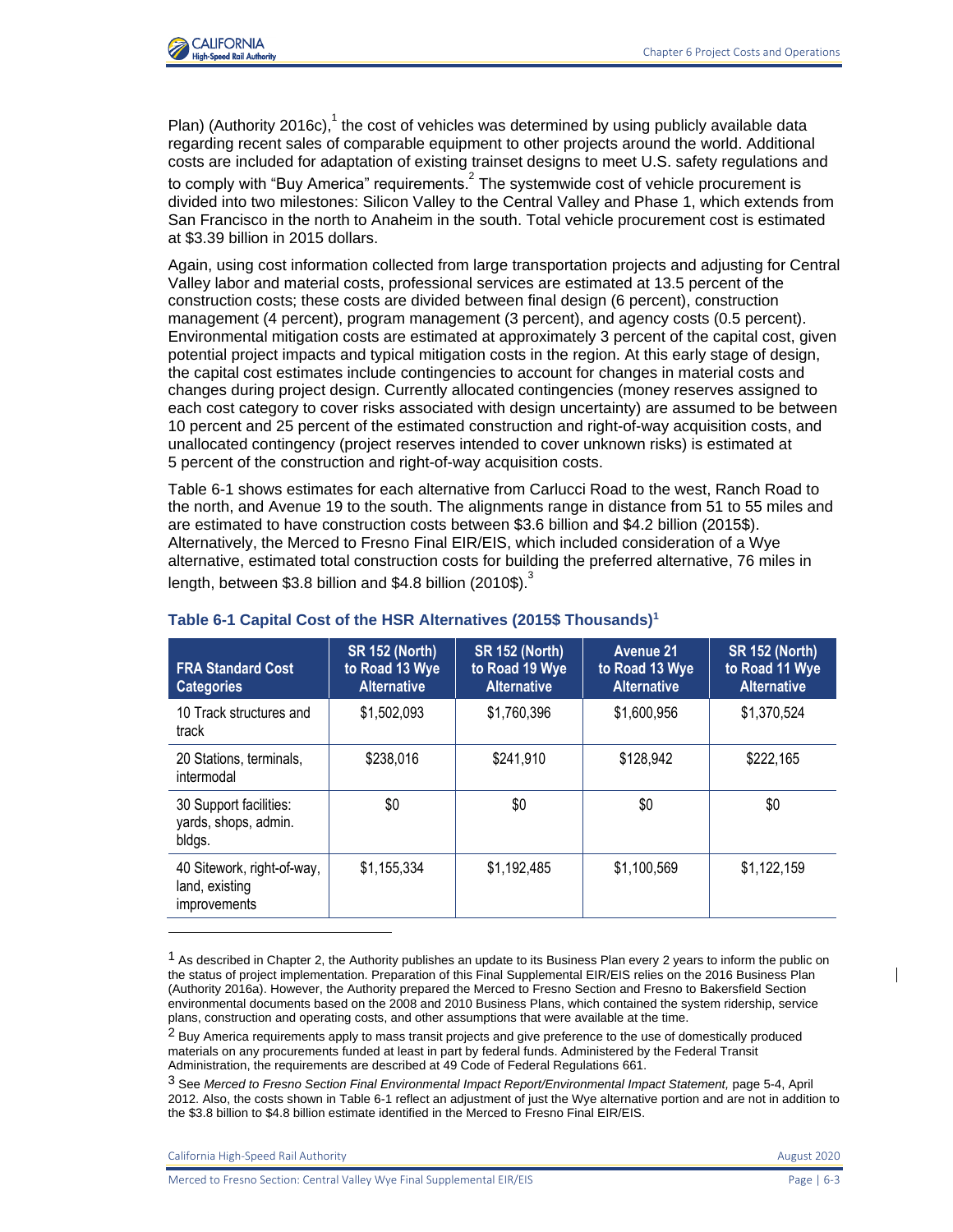

| <b>FRA Standard Cost</b><br><b>Categories</b>        | <b>SR 152 (North)</b><br>to Road 13 Wye<br><b>Alternative</b>                                          | <b>SR 152 (North)</b><br>to Road 19 Wye<br><b>Alternative</b> | <b>Avenue 21</b><br>to Road 13 Wye<br><b>Alternative</b> | <b>SR 152 (North)</b><br>to Road 11 Wye<br><b>Alternative</b> |  |  |
|------------------------------------------------------|--------------------------------------------------------------------------------------------------------|---------------------------------------------------------------|----------------------------------------------------------|---------------------------------------------------------------|--|--|
| 50 Communications and<br>signaling                   | \$89,956                                                                                               | \$89,236                                                      | \$90,059                                                 | \$88,875                                                      |  |  |
| 60 Electric traction                                 | \$265,982                                                                                              | \$284,666                                                     | \$270,548                                                | \$261,065                                                     |  |  |
| 70 Vehicles                                          | Considered a systemwide cost and not included as part of individual Central Valley<br>Wye alternatives |                                                               |                                                          |                                                               |  |  |
| 80 Professional services<br>(applies to Cats. 10-60) | \$420,232                                                                                              | \$460,991                                                     | \$414,079                                                | \$395,043                                                     |  |  |
| 90 Unallocated<br>contingency                        | \$162,566                                                                                              | \$178,432                                                     | \$159,550                                                | \$153,237                                                     |  |  |
| 100 Finance charges                                  | Estimate to be developed prior to construction of the selected Central Valley Wye<br>alternative       |                                                               |                                                          |                                                               |  |  |
| Total                                                | \$3,834,181                                                                                            | \$4,208,116                                                   | \$3,764,704                                              | \$3,613,068                                                   |  |  |

*Source: Authority, 2016a*

<sup>1</sup> Sums may not total due to rounding.

In 2017, the Authority Board of Directors called for a comprehensive review of current Central Valley construction contracts and cost estimates for the Silicon Valley to Central Valley Line as well as the complete Phase 1 system. This work is reflected in the 2018 Business Plan. The Authority subsequently issued the Draft 2020 Business Plan in February 2020, which incorporates the cost and risk reviews that were conducted after the 2018 Business Plan was published. The Draft 2020 Business Plan identifies an increase in the program baseline for the Central Valley Segment of \$1.8 billion, reflecting scope changes, higher cost estimates, and an added contingency. The remaining baseline costs for the Central Valley Segment in year-ofexpenditure dollars (YOE\$) are estimated at \$10.6 billion<sup>4</sup> (see Table 4.1, Cost Estimate Ranges for Silicon Valley to Central Valley with Merced Extension Balance [YOE\$ in Millions], in the Draft 2020 Business Plan) (Authority 2020). Furthermore, the Draft 2020 Business Plan anticipates a baseline cost in YOE\$ for the Silicon Valley to Central Valley Line of \$32.6 billion, and a total Phase 1 system cost of \$80.4 billion (see Table 4.3, Phase 1 System Cost Estimate by Project Section and Range [in Millions]) (Authority 2020). Consistent with best practices, updates and refinements to cost estimates will continue.

# **6.2.2 Light Rolling Stock Maintenance Facilities**

O&M of the HSR system would require the placement of maintenance facilities along the alignment. While there are no such facilities to be constructed as part of the Central Valley Wye alternatives, O&M activities would be provided from facilities located in adjoining HSR sections.

For systemwide operations, terminal station locations would be supported by a light rolling-stock maintenance facility (LMF) for supplying inspected and serviced trainsets at the start of the revenue day. Planning for these facilities is based on the current implementation phases of the HSR project. The need for developing LMF sites depends upon the service plans and phasing adopted by the 2016 Business Plan (Authority 2016c) and subsequent updates to the Business Plan (including 2018 and 2020).

August 2020 California High-Speed Rail Authority

<sup>4</sup> The remaining baseline cost for the Central Valley Segment identified in the Draft 2020 Business Plan, \$10.6 billion in YOE\$, is approximately the same as the cost identified in the 2018 Business Plan (see preceding Exhibit 1 from the 2018 Business Plan). Although the Draft 2020 Business Plan reflects an increase in the program baseline for the Central Valley Segment of \$1.8 billion, capital expenditures have occurred related to active construction on the Central Valley Segment since publication of the 2018 Business Plan.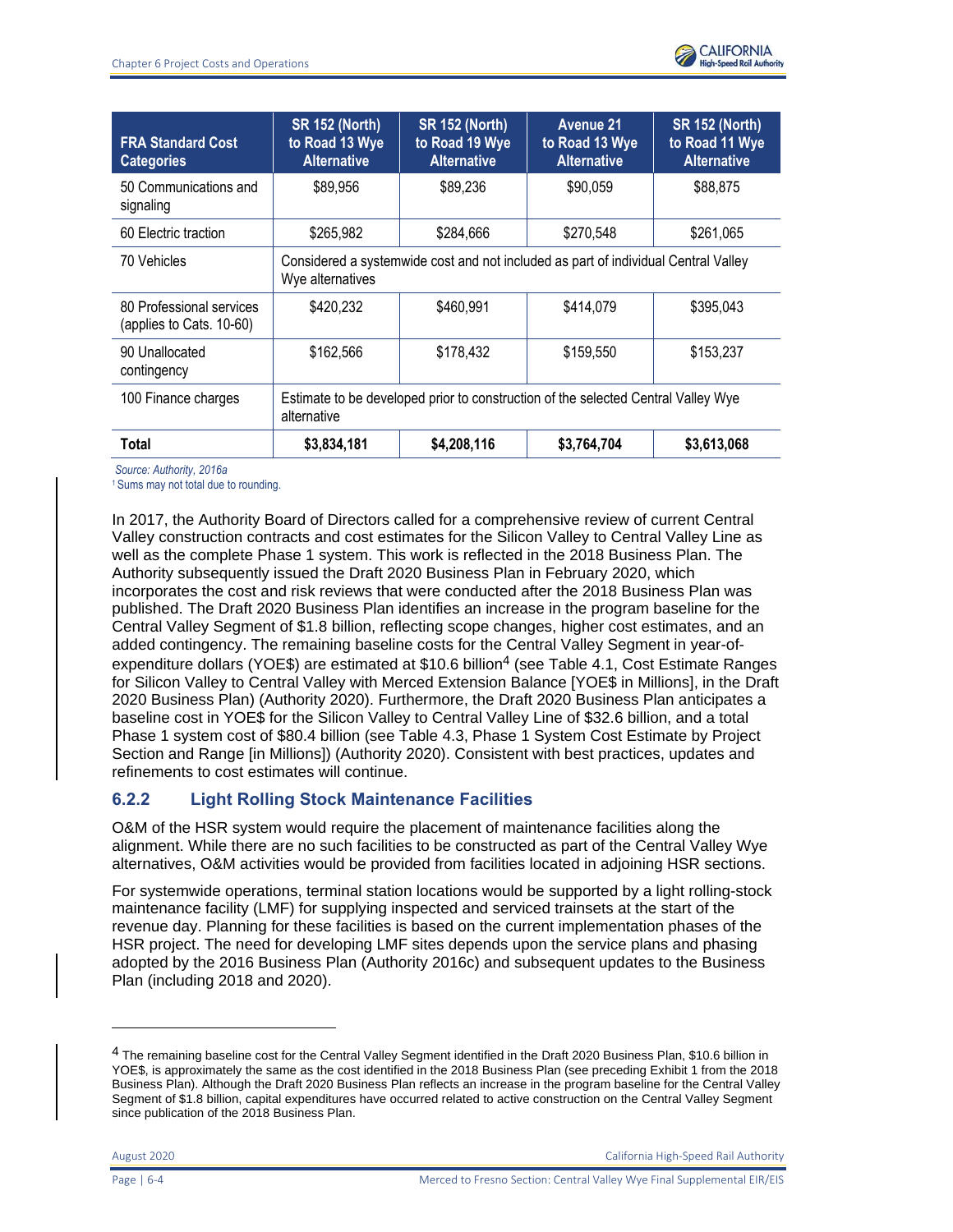

Depending on location, the LMF would be sized to support specific maintenance activities. These activities include cleaning and servicing activities between runs, predeparture inspections and testing, monthly inspection and maintenance activities, and in some instances train wash and wheel defect detection facilities.

### **6.3 Operations and Maintenance Costs**

Chapter 2, Alternatives, describes O&M activities in detail. For purposes of comparison, the following assumptions for the O&M cost estimate from the Merced to Fresno Final EIR/EIS have been carried forward for the O&M cost estimate for the Central Valley Wye alternatives. HSR service during Phase 1 would connect San Francisco with Los Angeles/Anaheim via the Central Valley by 2029.<sup>5</sup> The plan is to offer express, limited-stop, and all-stop services, depending on time of day and projected needs. For Phase 1, there would be 13 HSR stations; however, none of those stations is located within the Central Valley Wye. By 2040, multiple facilities would be required for overnight storage, inspection, and routine maintenance of over 78 trainsets, each 656 feet long. A heavy maintenance facility (HMF) serving the entire HSR system would be needed and would be located in the Merced to Fresno<sup>6</sup> or Fresno to Bakersfield Sections. The HMF would store and maintain a portion of the trainsets. One maintenance-of-way facility would also be required approximately every 100 miles.

O&M costs account for staff labor and material supplies required to run the HSR system and to perform required maintenance. O&M costs are estimated based on daily rail miles, operation speeds, travel times, HSR station configurations, maintenance and storage facilities, and assumed operating frequencies in accordance with the 2016 Business Plan (Authority 2016c).

### **6.3.1 Operating Speeds**

The HSR system would operate at high speeds (up to 220 miles per hour) throughout the Central Valley Wye.<sup>8</sup> Because of the track geometry of the turnouts for the Central Valley Wye, speeds for diverging trains through the turnouts would be reduced.

# **6.3.2 Travel Times**

[Table](#page-4-0) 6-2 shows the optimal express-train times between Merced, Fresno, and other destinations in the proposed statewide HSR system. The Central Valley Wye alternatives would connect to the Bay Area and Los Angeles in Phase 1 with future extensions to Sacramento and San Diego during Phase 2.

|        | San<br><b>Francisco</b> | San<br>Jose | Los<br><b>Angeles</b> | Anaheim | <b>Sacramento</b><br>(Phase 2) | <b>San Diego</b><br>(Phase 2) | Bakersfield <sup>1</sup> |
|--------|-------------------------|-------------|-----------------------|---------|--------------------------------|-------------------------------|--------------------------|
| Merced | 1:49                    | 1:00        | 2:12                  | 2:52    | 0:40                           | 3:39                          | 1:42                     |
| Fresno | 1:40                    | 0:57        | 1:50                  | 2:30    | 0:59                           | 3:07                          | 0:39                     |

#### <span id="page-4-0"></span>**Table 6-2 Optimal HSR Express Travel Times from Merced and Fresno to Other Cities (hours:minutes)**

*Source: Authority, 2016c*

<sup>5</sup> Refer to Section 2.3, Updated Travel Demand and Ridership Forecasts, and Section 2.4, Updated Operations and Service Plan, regarding updates to the Authority's Business Plan since printing and publication of the Draft Supplemental EIR/EIS.

<sup>6</sup> The statewide system only needs one heavy maintenance facility (HMF). Nine sites were evaluated and cleared in the 2012 Merced to Fresno Final EIR/EIS and in the 2014 Fresno to Bakersfield Final EIR/EIS. The Authority did not approve an HMF site at that time. In addition, there are no project modifications to these HMF sites proposed in this Final Supplemental EIR/EIS. Accordingly, this Final Supplemental EIR/EIS does not contain any new information about HMF sites or impacts.

<sup>8</sup> Maximum speed is assumed to be 220 mph along the corridor leading to the Central Valley Wye and 150 mph within the Central Valley Wye, based on the speed profiles for the design of the curved rail sections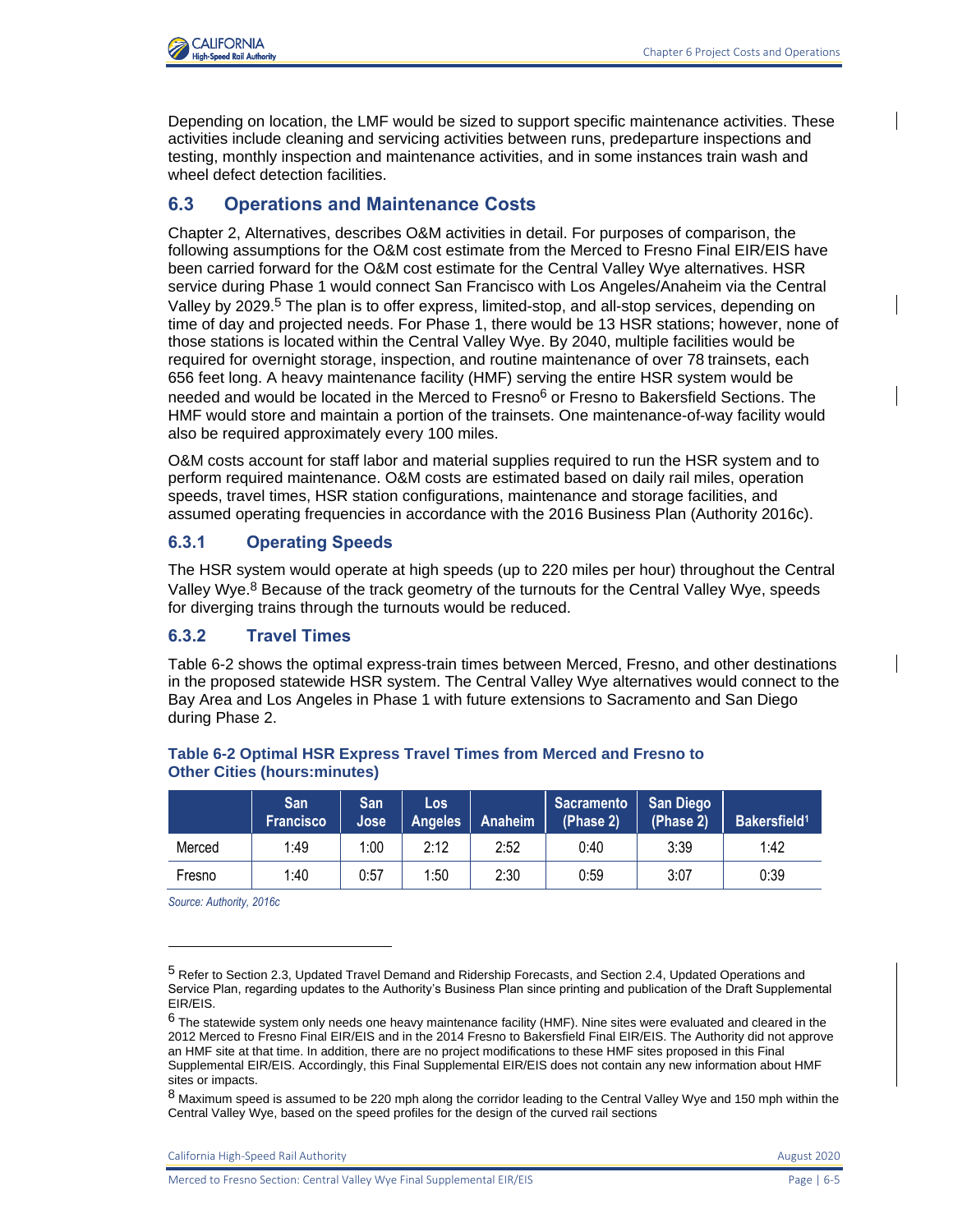

<sup>1</sup> Travel times are essentially the same for the Bakersfield HSR station to be built either at Truxtun Avenue in the vicinity of the existing Amtrak station or at the intersection of F Street and State Route 204.

# **6.3.3 Development of Operation and Maintenance Costs**

O&M costs were estimated to include the operation activities needed to serve and carry the forecast train service for Phase 1—as described in Chapter 2 of this Final Supplemental EIR/EIS— the maintenance costs necessary to keep the system in a state of good repair, and the administrative costs. The current HSR O&M model is based on cost categories defined in the U.S. Department of Transportation (U.S. DOT) Inspector General's *High-Speed Intercity Passenger Rail Program (HSIPR) Best Practices: Operating Costs Estimation* report (U.S. DOT 2011), where applicable. The report defines the general parameters for estimating the preliminary, intermediate, final, and commercial closeout stages of a program. No program falls neatly into all of these parameters and there is usually some overlap between the stages. In this context, large parts of the Authority's O&M cost model fall into the intermediate stage, while others might be classified as preliminary or have advanced to the final stage.

Unit prices were developed and applied to calculate the cost for each activity included in the operating plan. Although many of the O&M unit costs for the HSR system would be similar to the costs of United States conventional rail operations and can be reliably estimated from United States practices and costs, the unit cost to maintain high-speed trainsets and dedicated HSR infrastructure has no close analogy in the United States. Therefore, international O&M unit cost projections from comparable HSR operations were applied to planned California operations, HSR technology, and local cost levels and labor practices.

The O&M costs of HSR equipment includes the cost of (1) crew, administration, and supplies to operate and dispatch the HSR services; (2) electric power for traction, onboard systems, stations, and maintenance/other facilities; and (3) cleaning, inspection, maintenance, and overhaul of the trainsets.

Maintenance of infrastructure covers the costs of patrolling, inspecting, and maintaining the rightof-way, fencing, structures, bridges, tunnels, roadbed, track, signaling, overhead electric traction power system, substations and similar electrical facilities, communications, intrusion detection, and facilities.

Station O&M costs include the day-to-day operations of the station, ticket sales and machine maintenance, public safety, passenger handling, and cleaning.

Insurance, administration, and contingency costs round out the categories of O&M costs presented. For a more detailed discussion of how O&M costs were derived, please refer to Appendix 6-B. The O&M cost model includes the following categories of operations and maintenance cost:

- Train operations
- Dispatching
- Maintenance of equipment
- Maintenance of infrastructure
- Station and train cleaning
- Commercial
- General and administrative activities
- **Insurance**
- Unallocated contingencies

The upgrades made to the 2016 O&M model have improved the detail and flexibility of the model to allow for more precise estimating and easier validation of source material.